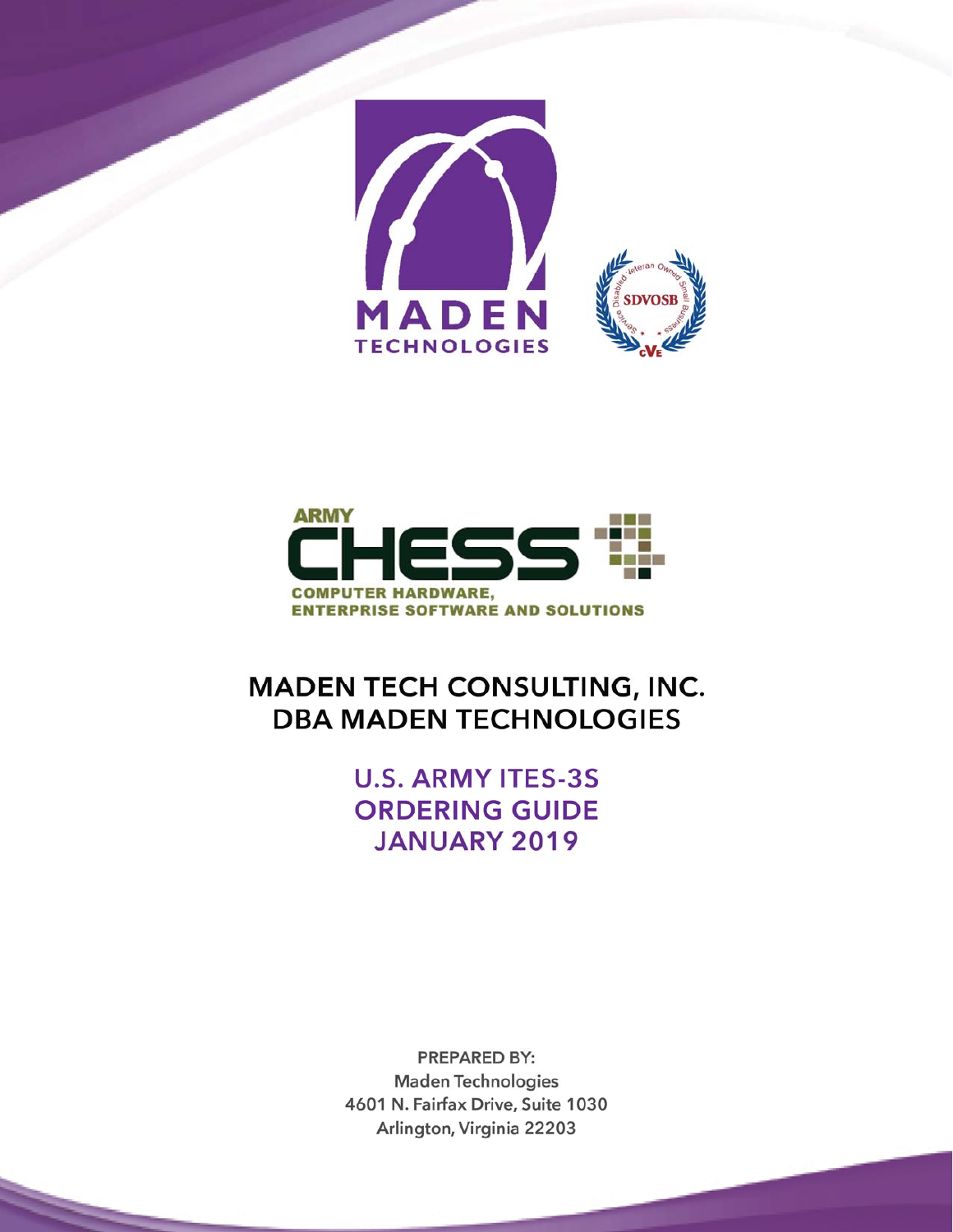

# **TABLE OF CONTENTS**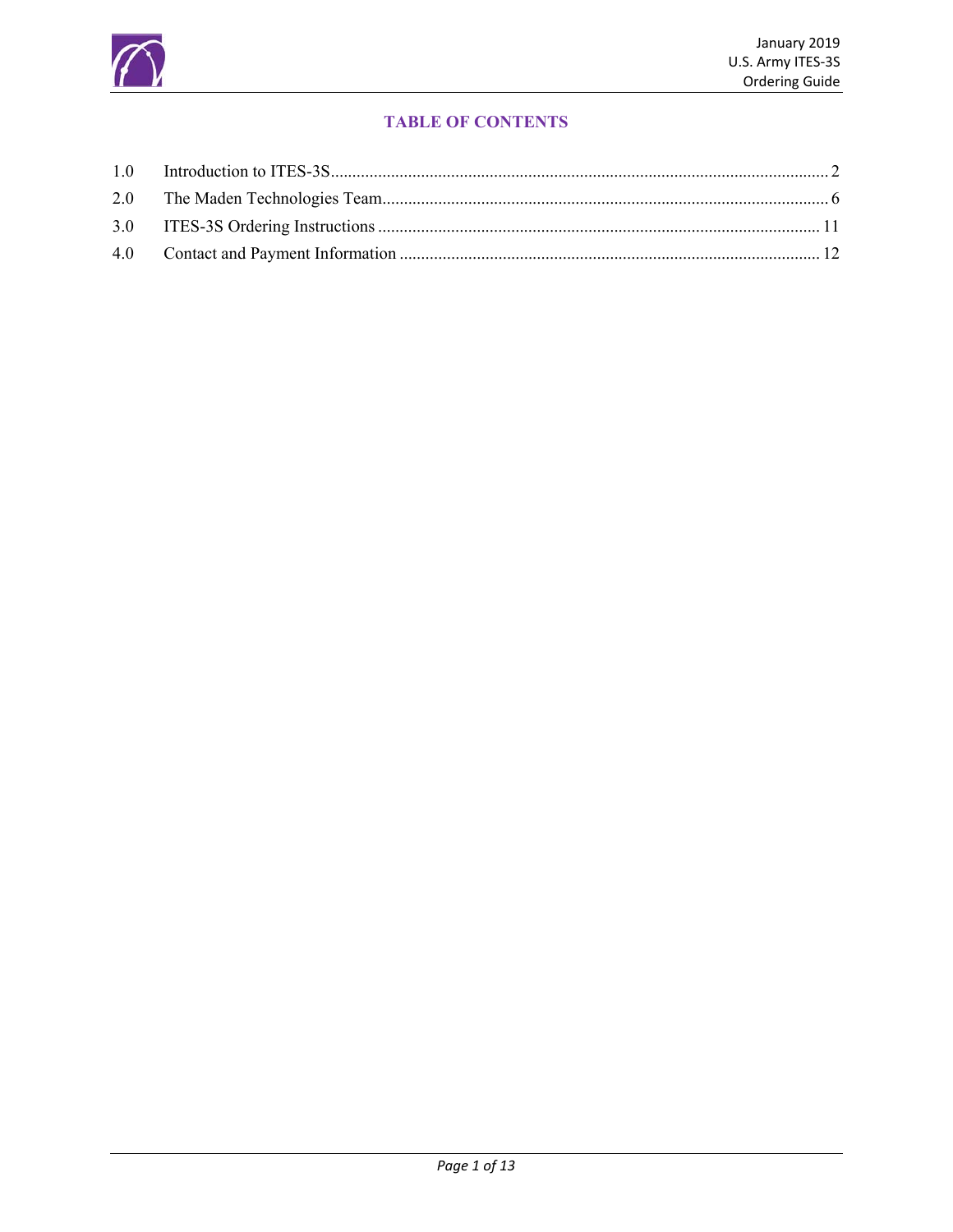

# **1.0 Introduction to ITES-3S**

# **1.1 Purpose**

The purposes of this document are to: (a) Assist Requiring Activities (RAs) and Ordering Contracting Officers (OCOs) to understand the scope, ordering, and task order management process of the ITES-3S Indefinite Delivery/Indefinite Quantity (ID/IQ). The authoritative Government document is the ITES-3S Ordering Guide, available at https://chess.army.mil. (b) Summarize Information on the Maden Tech Consulting, Inc. Team's significant demonstrated Information Technology (IT) Enterprise capabilities. (c) Facilitate the acquisition of cost-effective IT Enterprise services by authorized organizations and contractors.

Throughout the remainder of this document, Maden Tech Consulting, Inc. will be referred to as Maden Technologies.

#### **1.2 Background**

The objective of the ITES-3S contract is to meet the Army's enterprise infrastructure and infostructure goals with a full range of innovative, world-class IT support services and solutions at a fair and reasonable price, rapidly and efficiently. The ITES-3S contract is structured as an ID/IQ contract, using task orders for acquisition of specified services.

This contract is available to the Army, Department of Defense (DoD), and other Federal agencies. In addition, Government support contractors may place orders against the contract in support of their Government customers, in accordance with Federal Acquisition Regulation (FAR) Part 51. There is no fee to place orders under the ITES-3S contract.

ITES-3S contracts are managed by the Army Computer Hardware, Enterprise Software and Solutions (CHESS) Product in coordination with the Procuring Contracting Office (PCO), Army Contracting Command — Rock Island (ACC-RI).

#### **1.3 Scope**

ITES-3S service-based solutions can deliver a full range of services from requirements development to deployment, operation and sustainment around the globe, including in combat zones. The services are covered by the following Contract Line Item Numbers (CLINs).

- IT Solution services.
- IT Subject-Matter Expert (SME).
- IT Functional Area Expert (FAE).
- Incidental construction.
- Other direct costs (ODCs).
- IT Solution equipment.
- Travel and *per diem*.
- IT Solution software.
- IT Solution ODCs.

The services, incidental hardware, software, and construction solve challenges in these task areas: Cybersecurity Services; IT Services; Enterprise Design, Integration, and Consolidation; Network/Systems Operation and Maintenance; Telecommunications/Systems Operation and Maintenance; Business Process Reengineering; IT Supply Chain Management; and IT Education and Training.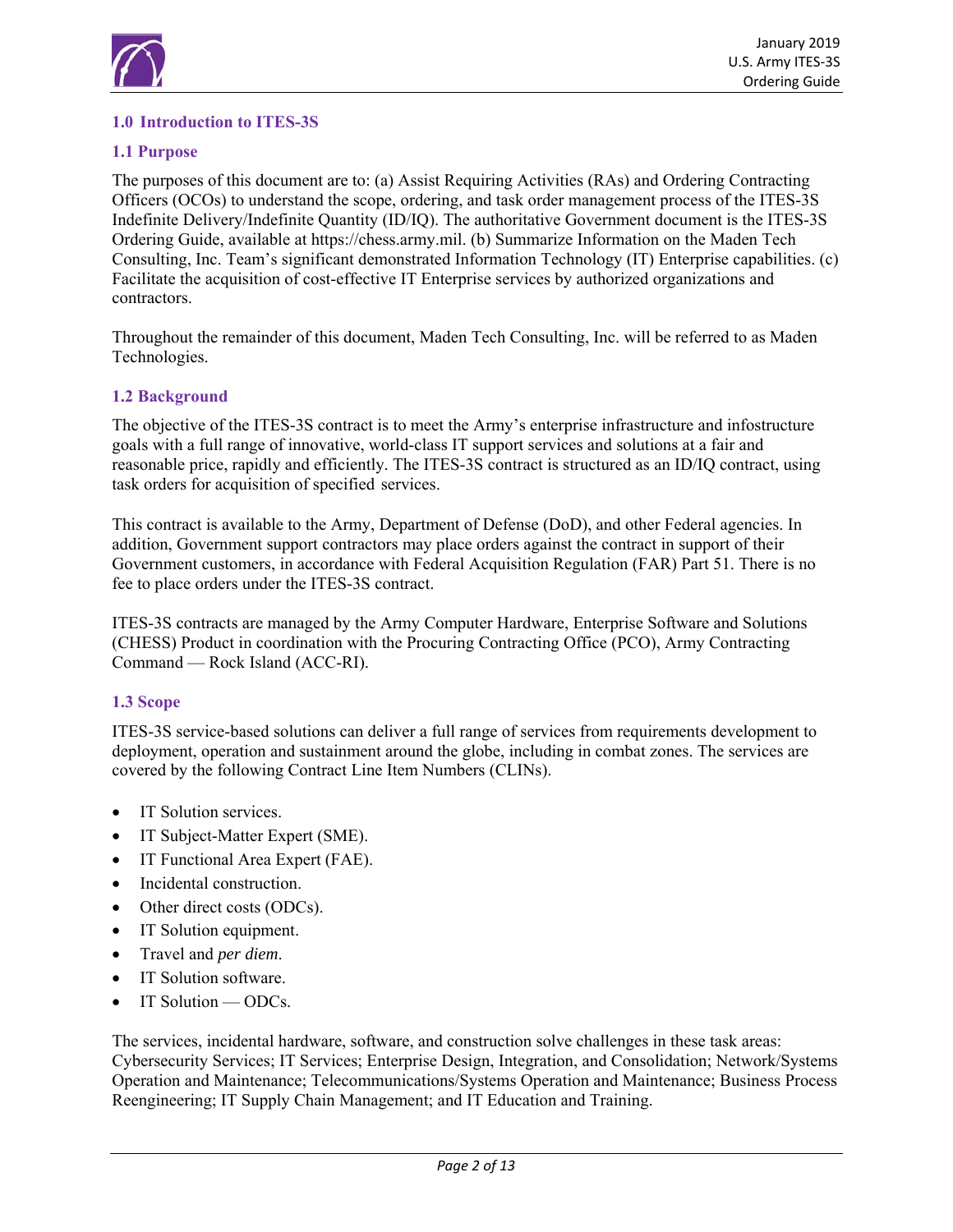

Task area service solutions are categorized under the appropriate DoD Services Taxonomy Services Group, identified by the bold letter–number combination below. This list is not all inclusive.

# **1.3.1 Cybersecurity Services**

Cyber Security Development/Solutions **D310** Cyber Operations **D310** Computer Network Defense and Offense Services **D310** Identity Management Solutions **D310**  Continuous Monitoring Solutions/Services **D310**  Cyber Security Architecture **D307** Cyber Forensics & Analytics **D310** Mobile Security Solutions **D304, D310**  Computer Security Awareness and Training **D310**  Computer Security Incident Response **D310**  Information, System, Data, and Physical Security **D310** Mainframe Automated Information Security Support **D310** Biometrics **D310** Continuity of Operations **D301, D324** Contingency Planning **D302, D324** Critical Infrastructure Protection **D301, D324** Cryptographic Support and Service **D310**  Disaster Recovery **D301, D324** Policy and Compliance **D306, D307** Public Key Infrastructure and CAC Authentication **D310** Remote Monitoring/Intrusion Detection **D310**  Security Architecture Design **D307, D310**  Security Hardening **D310** Secure Video Teleconferencing **D310** System Certification and Accreditation **D310** System Recovery Support Services **D301, D310, D324**

#### **1.3.2 Information Technology Services**

Application and Service Hosting **R415, R425, D301, D317, D318, D322, D324, D325**  Automated Workflow System Development and Integration **D318, R412, R413, R425, D324, AD24, AD25** Big Data Analysis/Management **D306**  Configuration Management **D301**  Capacity Management **D301** Computer Aided Design/Engineering/Management (CAD/CAE/CAM) **D313**  Computer Systems Administration, Management, and Maintenance **D301**  Design/Specifications for Information Systems **D306** Data and/or Media Management **D303, D311** Data Storage Management **D309, D301, D325** Data Warehousing **D325, D324, D310, D311, D312, D315** Database Applications Development **D311, D399, D308** Design/Specifications for Information Dissemination **D309** DODAF-based Operational & System Architecture Design & Development **D307** Economic/Business Case Analysis (Cost/Benefit and Risk) **D324**  Electronic Commerce and Electronic Data Interchange Support **D324**  Global/Geographic Information Systems **D315** Informatics **D303, D306, D309, D311, D399**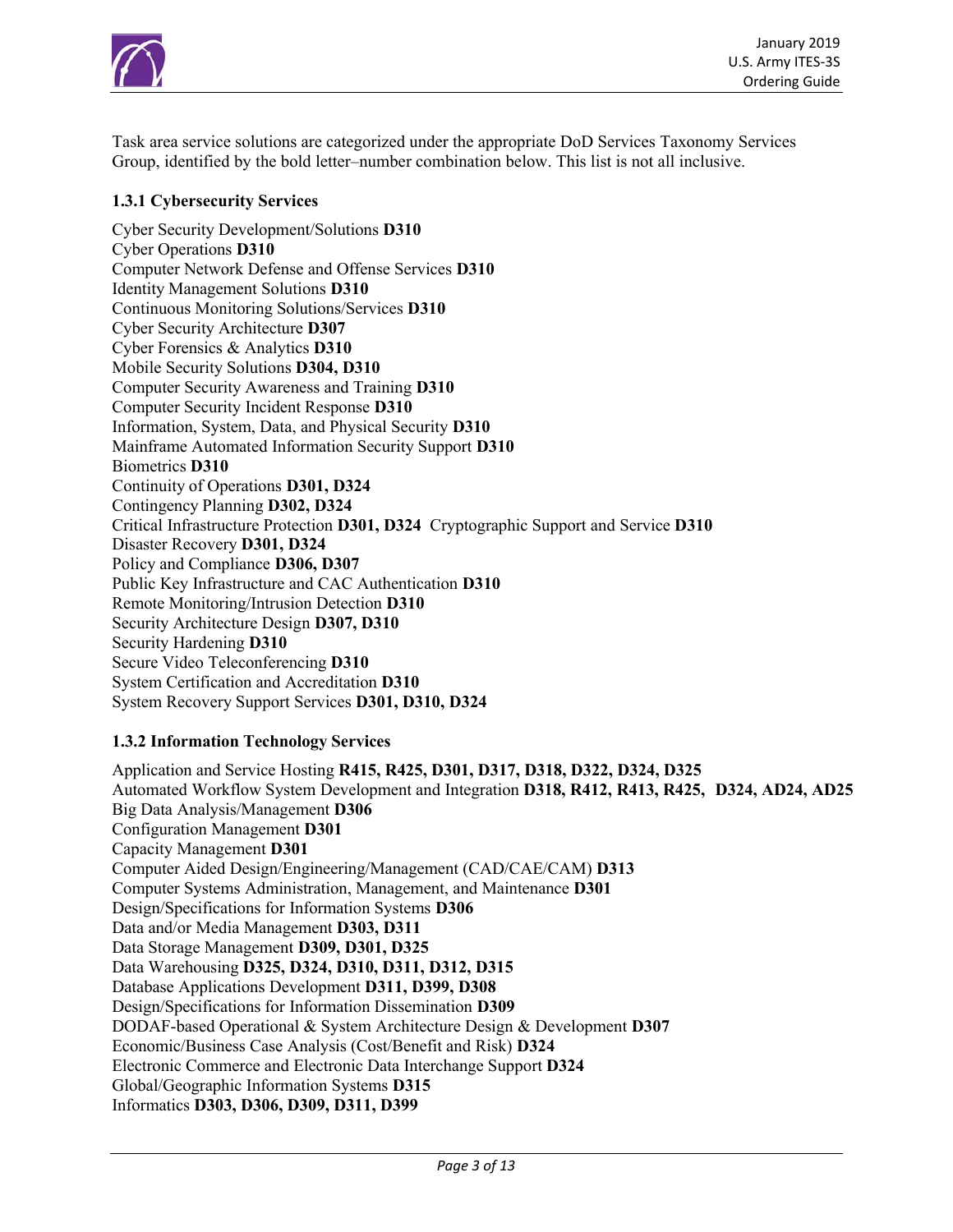

Information Architecture Analysis **D307** IT Architecture Support **D307** Internet/Intranet/Web Applications/Network Computing **D305, D308, D316** Legacy Systems Modernization **D308** Performance Benchmarking/Performance Measurements **D308** Property Management **D301**  Section 508 Compliance Support **D308**  Simulation and Modeling **R412**  Software/Middleware Development **D308**  Source Data Development **D308**  Statistical Analysis **D306** Systems Development and Software Maintenance **D308, D319** Systems Programming **D308** Video Teleconferencing/Audio /Visual/Media Systems **D301** Voice over Internet Protocol (VOIP) **D304** Web and Computer Systems Decision Support Tools **D305, D310, D322** Web Enabled Applications **D305, D310, D322**

# **1.3.3 Enterprise Design, Integration, and Consolidation**

Collaboration Systems/Facility Development **R425** Compliance with Interoperability Standards **R425**  Cost Benefit/Cost Effectiveness Analysis **R425, D324** Independent Verification and Validation **R425**  Information and Knowledge Engineering **R425** Information Management Life Cycle Planning/Support **R425, D324** Integrated Solutions Management **R425** Knowledge Engineering/Management **R425** Market Research and Prototyping **R425** Measuring Return on Investment (ROI) **R425, D324** Earned Value Management **R425** Product Integration **R425** Reliability and Maintainability **R425, D324** Requirements Analysis **R425** Resource Planning Systems Development and Integration **R425** Resource Systems Management **R425** Resource Systems Planning **R425** Reverse Engineering **R425** Software Engineering **R425** Software Life Cycle Management **R425** Systems Integration **R425** Technology Insertion **R425** Test and Evaluation **R425, H258, H259** Wireless Networking **R425, D322**

#### **1.3.4 Network/Systems Operation and Maintenance**

Computer Center Technical Support **D301, D399** Commercial Off-the-Shelf Software Products and Support **D316** Computer Systems Administration **D316** Computer Systems Facilities Management and Maintenance **D301** Licensing Support **D319** Legacy Systems Maintenance **D319, D320** Network Management **D316** Help Desk Support **D321, D324, D399**  Desktop Support **D321, D324, D399**  Software License Management **D319**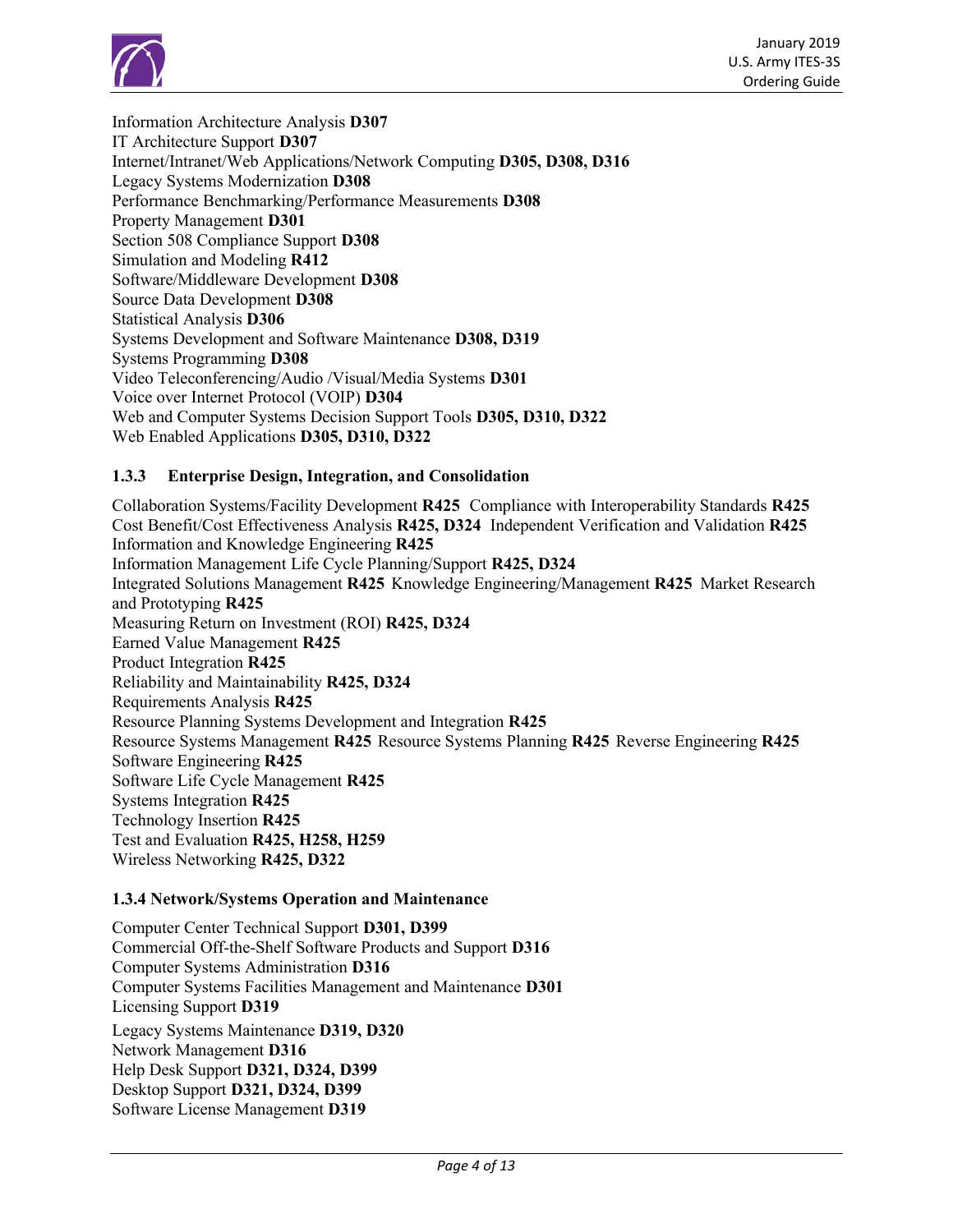

Supply Chain Management **D321, D324, D399**  Network Infrastructure Support **D321, D324, D399**  Office Automation Support **D321, D324, D399** Seat Management/Asset Management **D321, D324, D399**

#### **1.3.5 Telecommunication/Systems Operation and Maintenance**

Telecommunications Infrastructure Office Automation Support **D321, D324, D399** Voice Over IP Support **D304** Handset Management/Asset Management **D321, D324, D399** 

#### **1.3.6 Business Process Reengineering**

Benchmarking/Operational Capability Demonstrations **R412** Business Case Analysis **D307, D324**  Customer Relationship Management **D325**  E-Business Planning and Support **D325** Functional Requirements Decomposition **D324, D314** Gap Analysis **D324, D314** IT Capital Planning **D314**  Quality Assurance **D314, H159**  Risk Management **D324, D314**  Workflow Analysis **D324, D314**

#### **1.3.7 IT Supply Chain Management**

Logistics **D318**, **D324** Purchasing **D314, D318**, **D324**  Inventory Management **D318**, **D324**  Vendor Management **D318**, **D324**  Subcontractor Management **D318**, **D324**

#### **1.3.8 IT Education and Training**

User Training Purchasing **D318**, **D399, U001**  Instructional Design and Modeling & Simulation **U008, U012, R412** Design & Execution of Computer-Generated Imaging/Training **U008**

Labor categories that support each of the above services are listed in the ITES-3S PWS, available at https://chess.army.mil.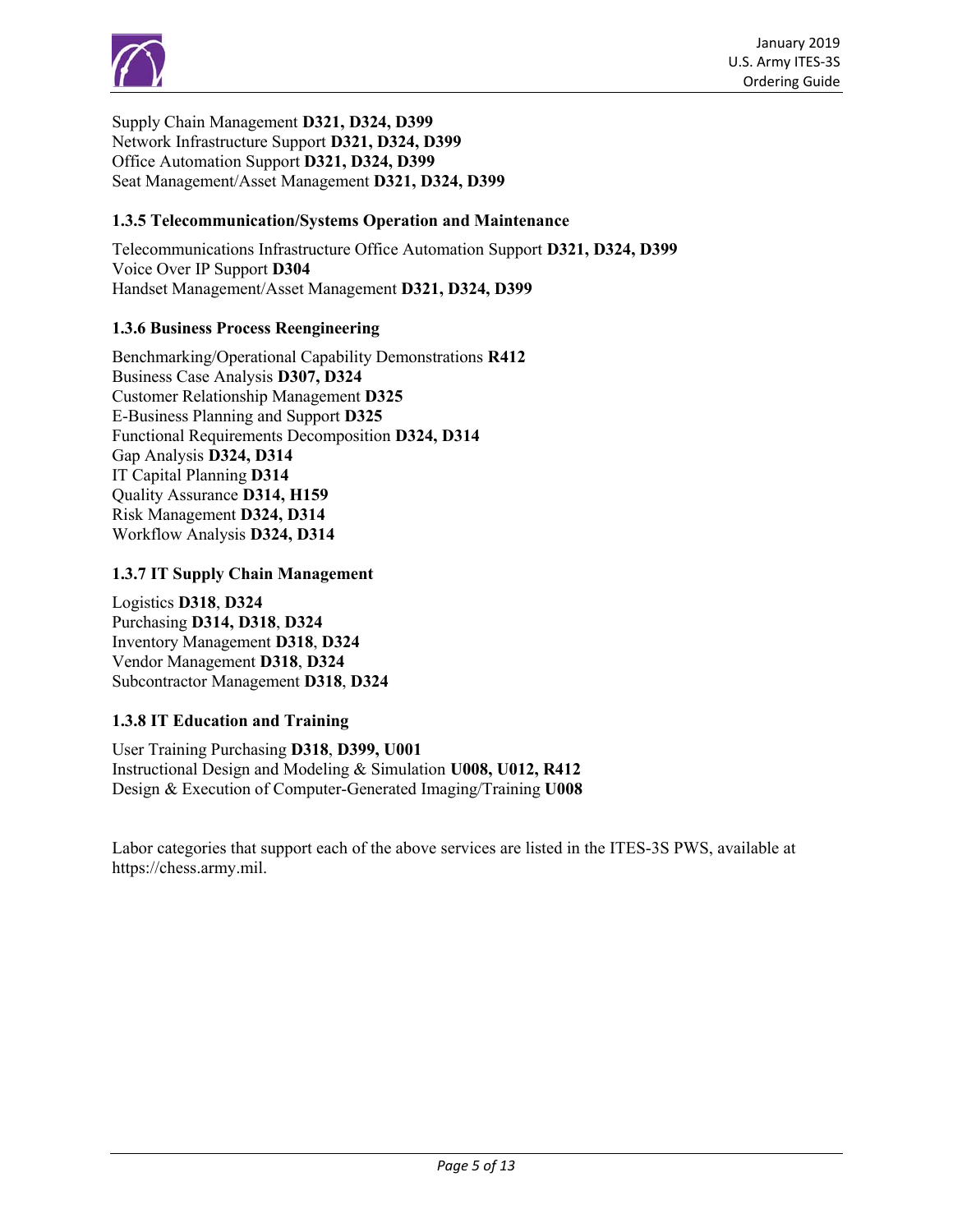

# **2.0 The Maden Technologies Team**

Maden Technologies, a Center for Verification and Evaluation (CVE)-verified Service-Disabled Veteran-Owned Small Business (SDVOSB), is an S corporation established in 1986 under the laws of the State of Delaware. Maden Technologies has assembled a premier team ready to respond to all service area task orders with proven expertise, global experience, and mission-based solutions for business transformation, IT modernization, enhanced security and privacy, and development of a  $21<sup>st</sup>$  century workforce.

# **2.1 Maden Technologies — Prime**

Maden Technologies' superb and reliable services and management program has delivered more than 11 million 'Excellent' CPARS-rated professional hours performing primarily on projects of similar size and scope as the ITES-3S contract, including TS/SCI/SAP systems and networks, cybersecurity, and IT services, education, and training. We apply our standards-based, scalable ID/IQ management program, the Integrated Program Management Office (*i*PMO), described in paragraph 2.3 below. Our *i*PMO delivered an award-winning Office of Secretary of Defense (OSD) 1.45-million-user Common Access Card/Public Key Infrastructure (CAC/PKI) Program for the Army's Cybersecurity Identity Management Program. We established the CAC/PKI Program in 1995 and supported it for 21 years.

Maden Technologies brings 20+ years of prime contractor experience administering multiple-award, performance-based ID/IQ contracts such as: (a) U.S. Air Force (USAF) Design Engineering Support Program III (DESP III), a \$1.9B contract vehicle, 2012 to present; (b) U.S. Navy SeaPort-e, 2007 to present; (c) Veterans Administration VECTOR; (d) Federal Aviation Administration (FAA) eFAST; and (e) Department of Commerce COMMITS NEXGEN. Our intimate knowledge of the U.S. Army's Operation Tempo (OPTEMPO) readiness and modernization requirements, and those of the DoD and Intelligence Community, is based on policy and solution support to HQDA, CIO/G-6 to DAPRA, DTRA, installations, and subordinate commands. We are equally prepared to support the other Federal Agencies, having served the Departments of Transportation (DOT) and Commerce, the Small Business Administration, and the National Aeronautics and Space Administration.

Some examples of our successes in each task area follow:

#### **2.1.1 Cybersecurity Services**

Wrote the policy and implemented the Army's CAC/PKI Infrastructure. GSA-certified HSPD-12 SIN 132-62 Systems Integration Services and Products. Delivered initial HSPD-12 PIV services for SBA and NASA Ames Research Center. Fielded, integrated, and supported complex intrusion protection and cyber threat monitoring systems for DTRA which prevented loss of service due to cyberattacks. COMSEC Custodian for R&D and operational accounts. SAP and SCI security infrastructure. System certification and accreditation for more than 300 systems.

#### **2.1.2 Information Technology Services**

Life cycle services for 12 Army Test and Evaluation Command applications. Database design, migration, and security for U.S. Marine Corps (USMC) USAF F202 and DOT databases. Data storage management for DARPA, Army, USMC, NASA; Army CAC/PKI portal services; administration, configuration and capacity management of UNCLASS, NIPRNet, SIPRNet, and JWICS systems. Applied Agile Development. Deployed and managed the special tokens for privileged log-on and deployed the Army's nearly 200,000 SIPRNet tokens.

#### **2.1.3 Enterprise Design, Integration, and Consolidation**

Designed, engineered, and operated one of the largest supercomputer centers in the world. Applied our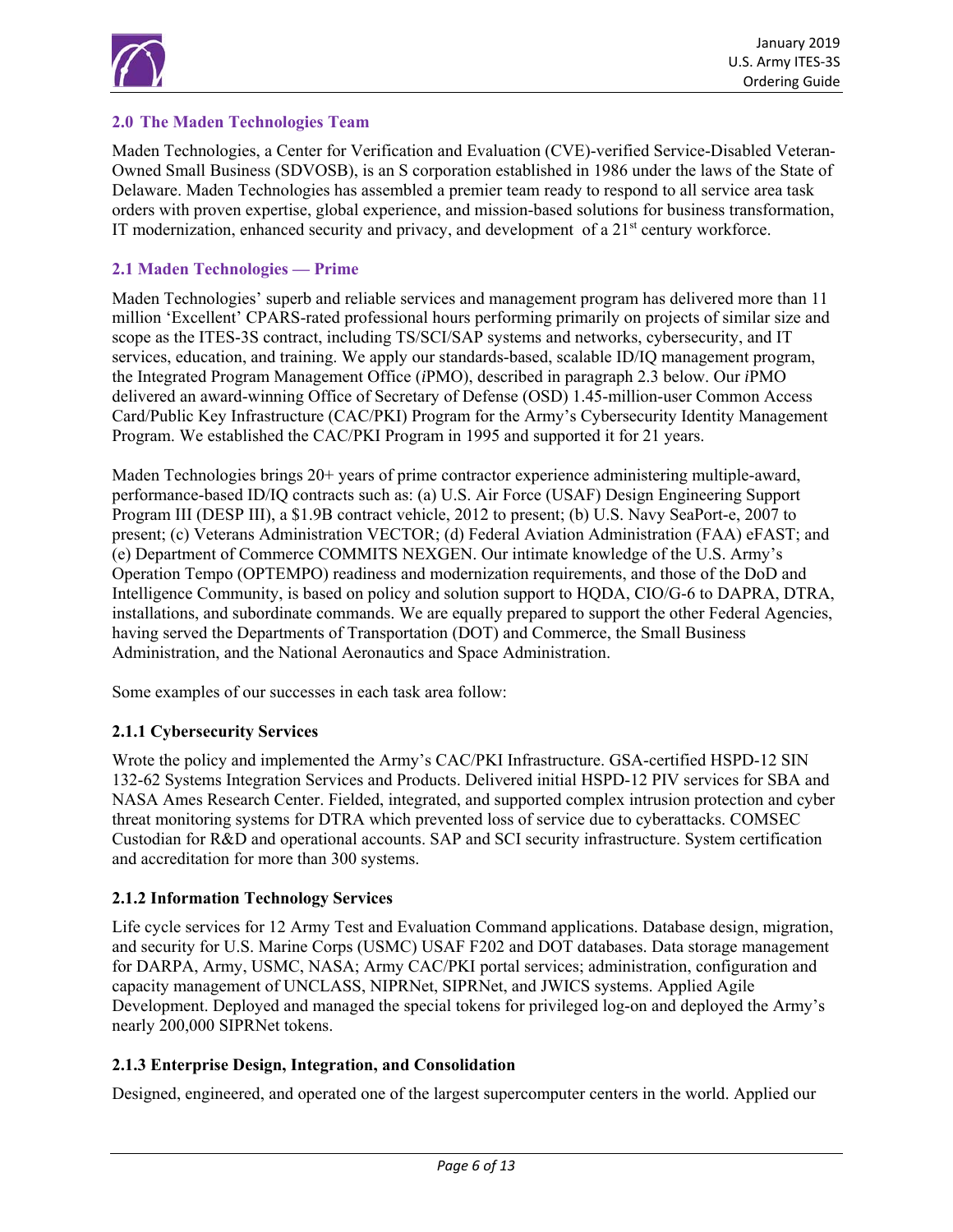

*Futureproofing* methodology (see paragraph 2.3 below) to identify and test emerging IT technologies for DoD and other Federal clients. Proposed Big Data solution for NOAA. Developed prototypes to solve diminishing manufacturing sources/diminishing sources of supply for USAF C4ISR system. Interoperability engineering services for USMC and NATO C4ISR.

## **2.1.4 Network/Systems Operations and Maintenance**

Designed, engineered, constructed, operated, and maintained a reconfigurable, C4ISR laboratory for DoD and the Intelligence Community. Installed operated and maintained WAN and LANs for multi-state DOT administrations and Army, Air Force, and Navy units. Delivered network administration, network operations center, and user hardware and software products. Conducted ITIL®-compliant service desk support using a one-stop location for assistance with any software voice, video, or data requirement. Resolved problems involving Windows, UNIX, and Linux systems.

#### **2.1.5 Telecommunications Systems Operations and Maintenance**

Supported all external communications links and video teleconference, installed and operated a Red and a Black PBX, and conducted all telephone moves, adds, changes and deletes for JTF Global Network Operations. Delivered CONUS and international cellular services for the U.S. Nuclear Regulatory Commission. Installed and supported satellite, line of site, and other radio systems for Army test operations. Analyzed need for converged and hyper-converged networks.

#### **2.1.6 Business Process Reengineering**

Conducted business process and IT services assessment; re-engineered processes to eliminate duplication and error sources; and developed modernization plan for large, distributed educational and retail enterprise. Gap analysis and IT capital planning for Army and other DoD and Federal agencies.

#### **2.1.7 Supply Chain Management**

Resolved supply chain management problems for USAF JSTARS maintenance and modernization program. Developed Supply Chain Management Programs for Defense Intelligence Agency and a USAF C4ISR Office. Proposed, purchased, and controlled more than \$50M in IT components for Army and other Federal agencies.

#### **2.1.8 IT Education and Training**

Nineteen years' experience in training military members and Government employees on Governmentowned and commercial applications. Adroit at adult learning and learning media — developed train-thetrainer and train-the-user documentation. Delivered face-to-face, distance, and web-mitigated training. For U.S. Army CIO/G-6 Cybersecurity Directorate, developed, maintained, and updated interactive training on the Army's Information Assurance website for all Trusted Agents (TAs) and Enhanced Trusted Agents (ETAs). Training program allows 24x7 access to training and testing. More than 6,000 TAs/ETAs were trained and received their certificate of completion on this site.

#### **2.2 Maden Technologies Teammates**

Maden Technologies has the technical experience to perform the scope of all ITES-3S Performance Work Statements (PWS) requirements. Our teammates bring complementary competencies and niche skills. Our major ITES-3S subcontractors and their roles and responsibilities related to the project are as follows:

 **DSD Technologies, Inc. (DSD) —** a Section 8(a)-Certified Small Business that has a January 16, 2016 SBA-approved Mentor-Protégé Agreement with Maden Technologies. Our relationship with DSD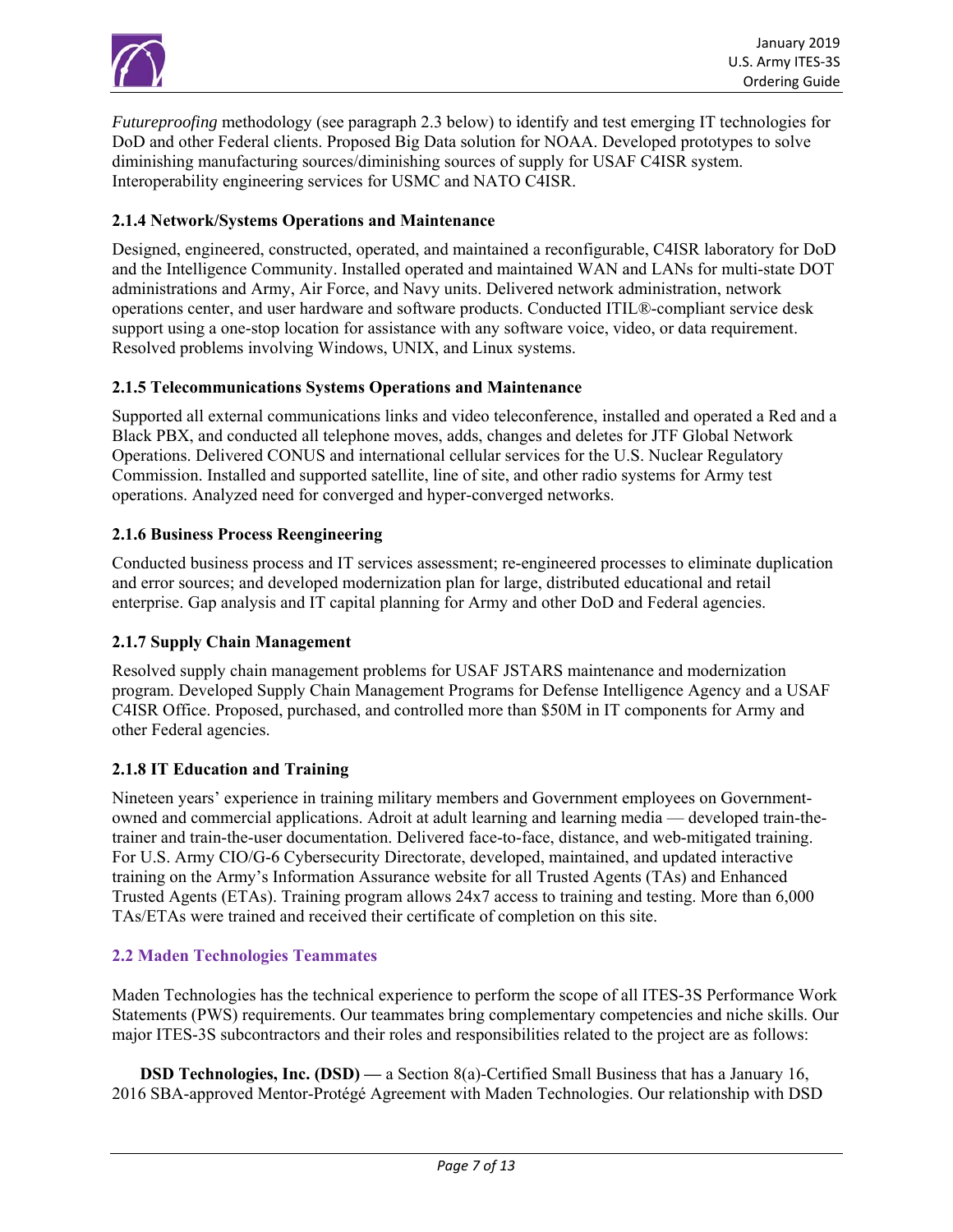

dates back to March 2015. DSD will help support the System Operation and Maintenance and IT Education and Training Services task areas. Task assignments will be based on our intimate understanding of their corporate capabilities, strategic business plans, and financial posture.

 **Global Business Solutions, Inc. (GBSI) —** a Woman-Owned Small Business (WOSB) and Small Disadvantaged Business (SDB). Our relationship with GBSI dates back to 2008 with our collaboration on work performed for the Space and Naval Systems Command (SPAWARS). GBSI has extensive economic governance, international development and logistics expertise. They assisted the Department of the Treasury to modernize their processes. GBSI will support the Business Process Reengineering (BPR) and IT Supply Chain Management task areas.

 **Jackson State University (JSU)** — a Historically Black College and University (HBCU) institution with an exclusive Teaming Agreement with Maden Technologies. Our relationship with JSU started in the Fall of 2015 with our effort to serve the U.S. Army Engineering Research and Development Center, Information Technology Laboratory (ERDC ITL) in Vicksburg, Mississippi, in the areas of high performance computing and communications (HPC2) and research and development (R&D) support. We are leveraging JSU's laboratories and niche technical capabilities to support the task areas of Cybersecurity and Software Engineering/Applications Development within the Enterprise Design, Integration, and Consolidation Service.

#### **2.3 Management Processes — a Unified Program Management Program**

Our "Unified Management Program" led by our ITES-3S Program Manager (PM) will implement our *iPMO* processes (paragraph (e), below) to achieve low-risk and efficient management of the ITES-3S contract. Maden Technologies brings experience based on our support of 30+ major contracts and \$500M in contracts delivered on time and within budget.

A Single PM. The PM is our principal and single point of contact (POC) on the execution of this project, and will identify, recommend, develop, implement, and support mission-responsive, costeffective ITES-3S standards and policies, as well as those resulting from future task orders. The PM's principal roles are to support:

*(a) Our Structural Organization. Figure 1* illustrates our team organization to support the ITES-3S mission. Our PM will lead this organization with eight Maden Technologies' Functional Team Leaders (FTLs). Each team will be aligned with the eight major task areas listed in the PWS. Our subcontractors will appoint their POCs, who will report to our PM for coordination of assignments and surge support.

 *(b) Daily Quality and Reliability of Services.* Defined in task orders, standards, and Requiring Activity direction. Service level agreements, service goals, metrics, policies, and procedures will be established by the PM, who in turn will be accountable to our Chief Technology Officer (CTO). The PM will manage day-to-day operations to enable, monitor, restore, and maintain defined services 24x365 and maintain daily and constant coordination with the COR and Contracting Officer (KO) as required.

*(c) Leading the Technical Team.* Coordinate and supervise the eight FTLs to ensure that ongoing tasks meet the quality and schedules defined by each task order. Coordinate team personnel who serve as escalation points, including help desk and technical support services. The PM will assign, approve, and/or concur with appointment of key personnel, and manage and direct personnel to ensure cost, quality, and service goals are met. The PM will be the POC who works closely with the ITES-3S technical staff and Requiring Activities' technical leaders.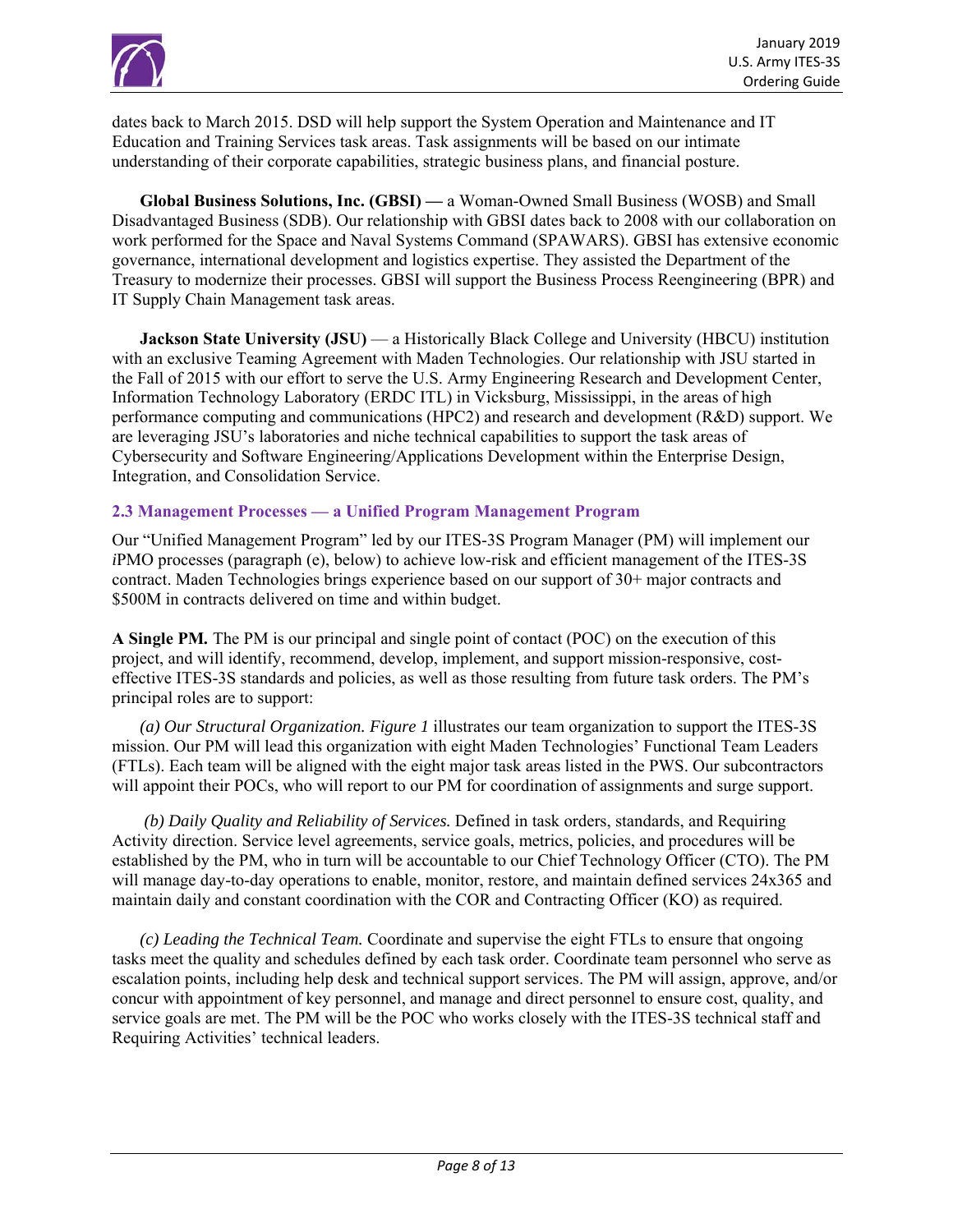

*(d) Contract Reporting.* Manage and prepare for Contract and Task Order reports and Quarterly Program Review (QPR) meetings, and generate other documents required by the Government in relation to task orders and the ITES-3S contract. The PM will manage our *i*PMO to ensure the availability of resources, financial accountability, time accounting accuracy, and effective management of multiple Task Orders.

*(e) Leading the iPMO.* Award-winning quality of product and services is at the core of our *no-cost i*PMO, which serves as our foundation to execute all projects. For more than 15 years we have successfully applied our *i*PMO for various clients — it is scalable and easily adapted to any project. Our *i*PMO will assure that the Government attains: (1) reliable QA and management in all technical areas; (2) best-of-class talent ready to support your requirements; and (3) ontime, on-budget achievement of your mission. Below is a description of each component of our *i*PMO. Managed by our PM, the *i*PMO will operate to: (1)



serve as our operations center to manage deliverables, resources, and timelines implemented in accordance with ITES-3S requirements; and (2) be the principal, direct technical support center of operations.

The *i*PMO comprises: (1) *Futureproofing* — identifies business processes and emerging technologies three to five years ahead of the market and plans for their adoption under a rigorous system engineering and planning process; (2) quality of performance; and (3) Continuous Process/Quality Improvement using Capability Maturity Model Integration (CMMI®), Lean Six Sigma (LSS), and ISO 9001:2008 methodologies to improve performance and achieve early successes in productivity, efficiency, and cost savings. It is a standards-based process compliant with LSS, ISO 9001:2008, and DODI 5000 Systems Engineering Validation and Verification required to analyze processes and develop improvements. These elements are described below:

*(i) Futureproofing.* Our Agile support process applied to scientific and technical projects. Refined in 2005 to answer the evolving requirements of our DARPA R&D clients, it is incorporated into the *i*PMO to achieve three important objectives: (a) *Standards-based Methodology*. Applies the traditional ITIL® Service Life Cycle approach that encompasses: Service Strategy, Service Design, Service Transition, Service Operation, and Continual Service Improvement. (b) *Cost Savings/Work Improvement*. Accounts for the integration of new and emerging technologies to allow our clients to plan and budget for Enterprise upgrades and improvements. (c) *Early Evaluation of Disruptive or Emerging Technologies*. Tests and evaluates emerging solutions ahead of planned deployment to identify, reduce, or eliminate the risks of integration. Enables the development of solutions for early client decision, planning and integration into the Enterprise.

*(ii) Quality of Performance.* Our quality assurance approach applies proactive problem prevention, early resolution, elimination of potential deficiencies, and most importantly, application of best practices.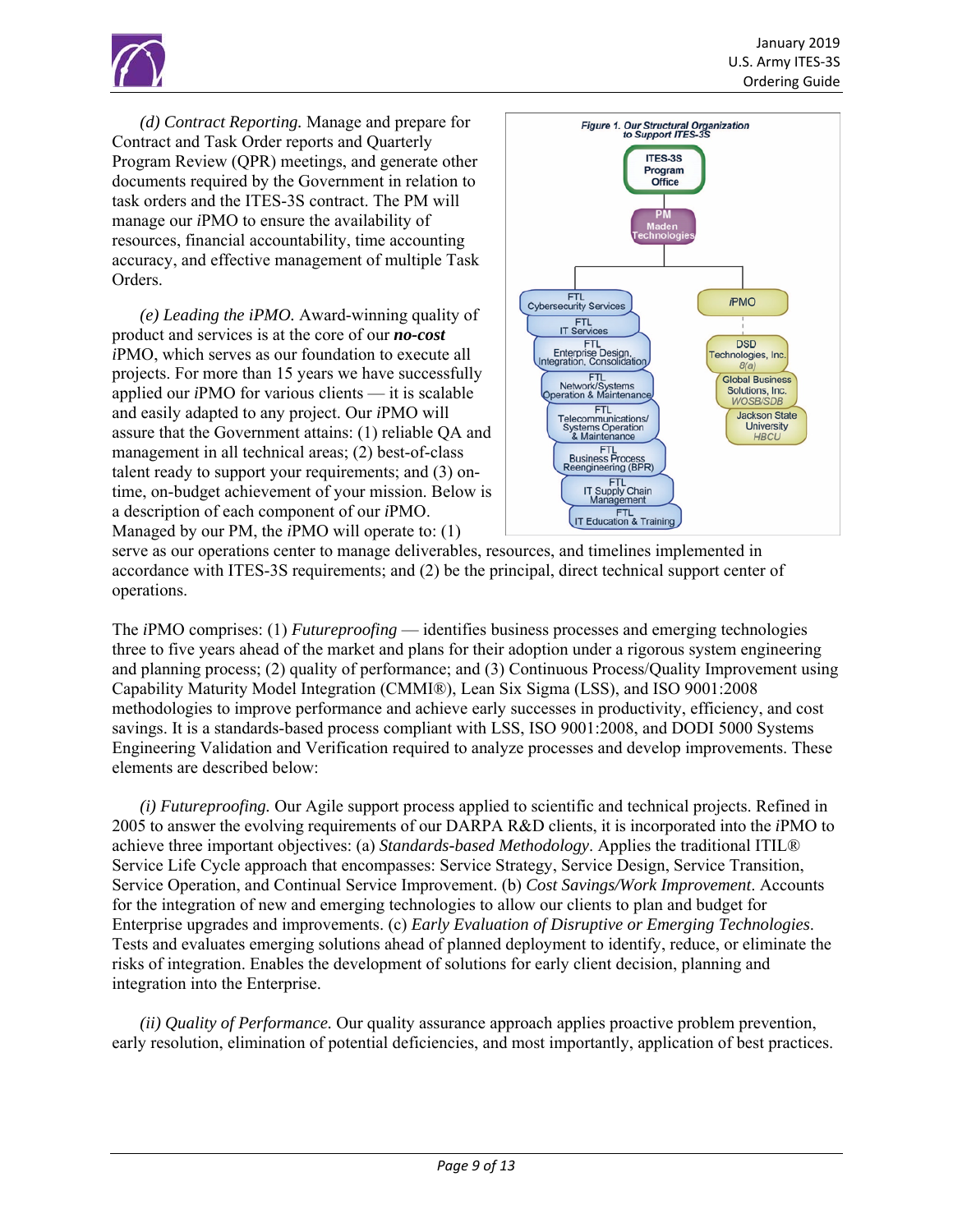

*(iii) Continuous Process/Quality Improvement.* Applies CMMI, LSS, and ISO 9001:2008 methodologies to: improve performance; achieve early successes in productivity, efficiency, and cost savings; analyze processes; and develop improved approaches.

 *(iv) Managing by Metrics.* We apply metrics to measure successful outcomes, including percentages of successful customer satisfaction surveys and error-free deliverables and reports. Program metrics are measures of quantifiable program efforts against threshold values which demonstrate compliance with service level agreements (SLAs), Statement of Work, Statement of Objectives and PWS requirements.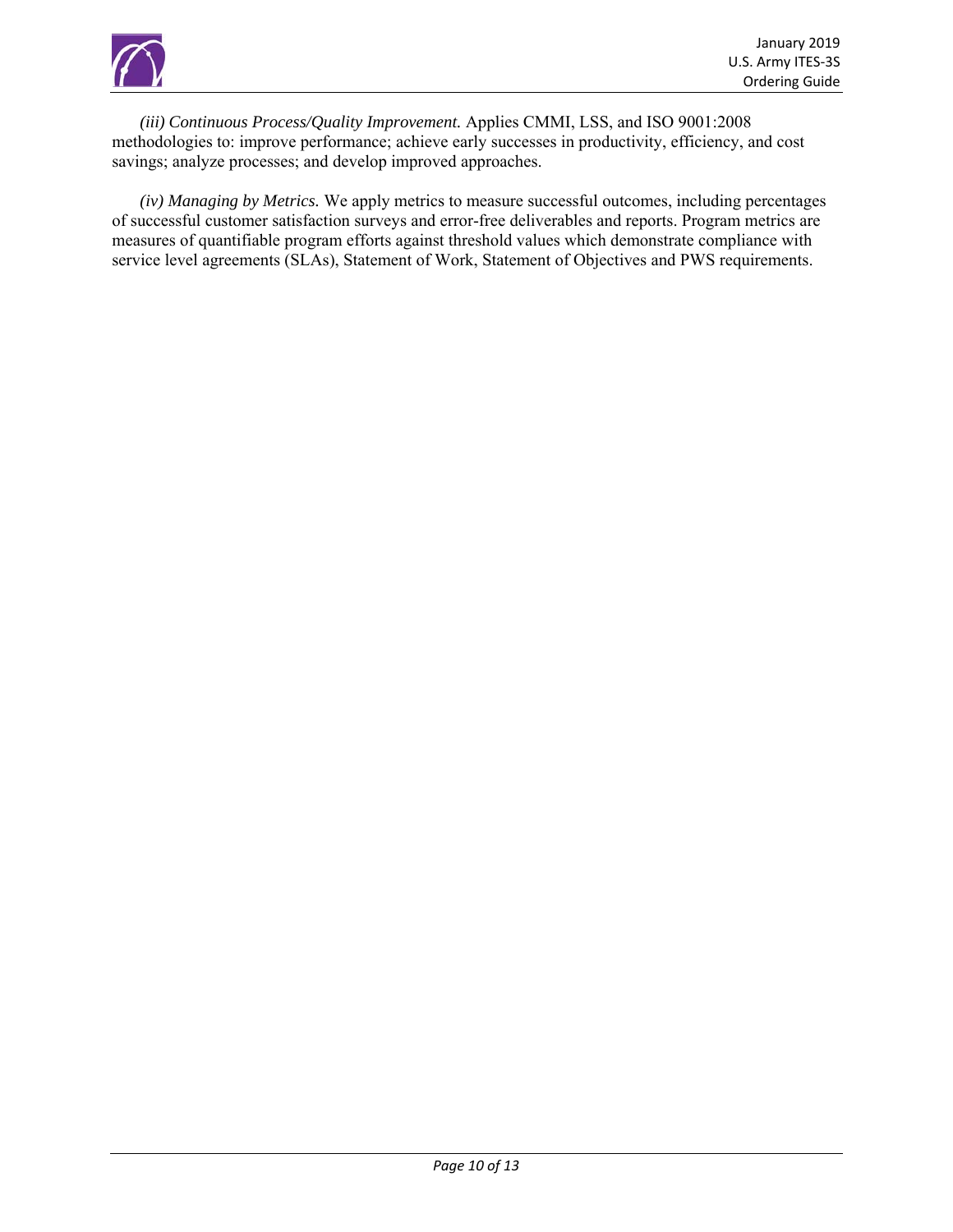

# **3.0 ITES-3S Ordering Instructions**

Ordering under the ITES-3S Contract is decentralized and authorized to meet the needs of the Army, DoD, and other Federal agencies. There are no approvals, coordination, or oversight imposed by the Army Contracting Command Procuring Contracting Officer Requiring Activity Ordering Contract Officer (OCO). OCOs are empowered to place orders in accordance with (IAW) the terms and conditions of the ITES-3S contracts, ITES-3S Ordering Guide, FAR, DFARS (as applicable), and OCO's agency procedures. Requiring Activity (RA) and OCO general functions are outlined below. Current, authoritative roles and responsibilities are specified in the ITES-3S Ordering Guide.

## **3.1 RA Roles and Responsibilities**

The RA:

- Defines the requirement.
- Prepares Task Order requirements packages IAW ITES-3S Ordering Guide guidance/formats and submits it to the OCO.
- Funds the work to be performed under ITES-3S orders.
- Evaluates proposals submitted.
- Assesses past performance.
- Monitors and evaluates contractor performance.

# **3.2 RA Ordering Contracting Officer**

The RA OCO's authority is limited to individual task orders. The OCO:

- Places requests for Task Order proposals within the terms of the ITES-3S contract and within the scope of their authority.
- Uses the CHESS IT e-mart at https://chess.army.mil to make price comparisons among all ITES-3S awardees, post sole source notices, and solicit competitive quotes.
- Serves as the interface between the Contractor and the Government for individual Task Orders issued under the ITES-3S contracts.
- Is responsible for requesting, obtaining, and evaluating proposals/quotations and for obligating funds for orders issued.
- Specifies delivery instructions for proposal responses.
- Identifies when the Earned Value Management System is applicable at the Task Order level IAW DFARS 252.234-7002.